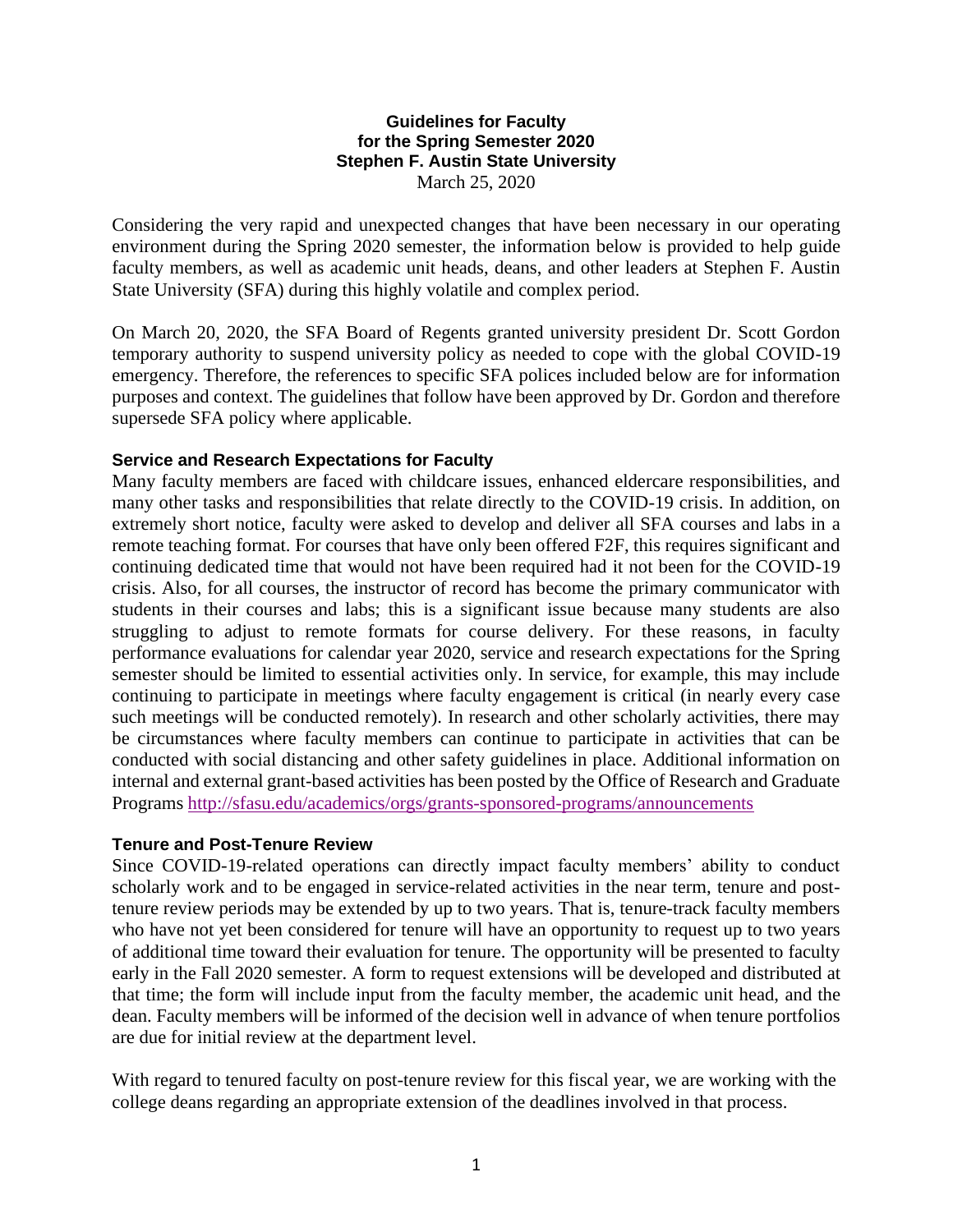## **Faculty Members on Plans for Assisted Development**

Due to COVID-19-related operational changes this semester, faculty members on Plans for Assisted Development may request a six-month extension of the timeline for remediation. A form will be developed and distributed to make such requests to academic unit heads by April 30, 2020; the same process outlined for requests to extend tenure and post-tenure review periods will be followed. Recommendations for approval will be presented to the president, and faculty members will be notified of the decision by May 31, 2020.

### **Distance Education Stipends**

### SFA's Distance Education Faculty Competencies and Compensation Policy 7.9

<http://www.sfasu.edu/policies/distance-education-faculty-competencies-and-compensation.pdf> states that, provided certain conditions are met, faculty members who develop a fully online course, redevelop an approved existing online course, or teach an online course may be eligible for a stipend. Because of the many COVID-19-related changes in SFA's operations, revenues, and costs, until further notice the university will not be able to provide distance education delivery stipends other than for the delivery of previously-approved online courses in the Spring 2020 semester. Additionally, development stipends will not be available for courses newly developed for online delivery in the Summer 2020 semester. (Those individuals who began the course review and approval process with the Center for Teaching and Learning prior to the COVID-19 crisis will be eligible to complete that process and receive the development stipend.) The administration will consider this issue when we are past the COVID-19 crisis and the university is in a position to make budgeted salary increases. SFA has contracted with Hanover Research to conduct a faculty salary study during the Spring and Summer 2020 terms. The study is to compare faculty compensation by rank and discipline with in-state and national peer institutions. This information, as well as the impact of discontinuing distance education stipends, will be extremely useful for salary decisions when we reach a more stable operating environment in terms of university revenues and costs.

#### **Student Evaluation of Instruction**

SFA's Student Evaluation of Instruction Policy 7.27 [http://www.sfasu.edu/policies/student](http://www.sfasu.edu/policies/student-evaluation-of-instruction-7.27.pdf)[evaluation-of-instruction-7.27.pdf](http://www.sfasu.edu/policies/student-evaluation-of-instruction-7.27.pdf) requires that students have the opportunity to evaluate all courses in all semesters. Student evaluations will take place this semester as normal, and faculty are encouraged to use the results appropriately in their teaching plans in the future. However, this semester is so radically different than normal – with many courses shifting to a different delivery format unexpectedly and very rapidly in the middle of the term – teaching evaluation results for the Spring 2020 semester should be considered only within the context of the sudden conversion in modality that has taken place for many courses. This context is critical to consider in the annual performance evaluations for faculty for calendar year 2020 and also for promotion and tenure reviews.

#### **Telecommuting**

SFA's Telecommuting Policy 11.27 <http://www.sfasu.edu/policies/telecommuting-11.27.pdf> is designed for staff members, but it can be used as a general guide for faculty members while working from home or other remote locations. Requests for faculty members to telecommute